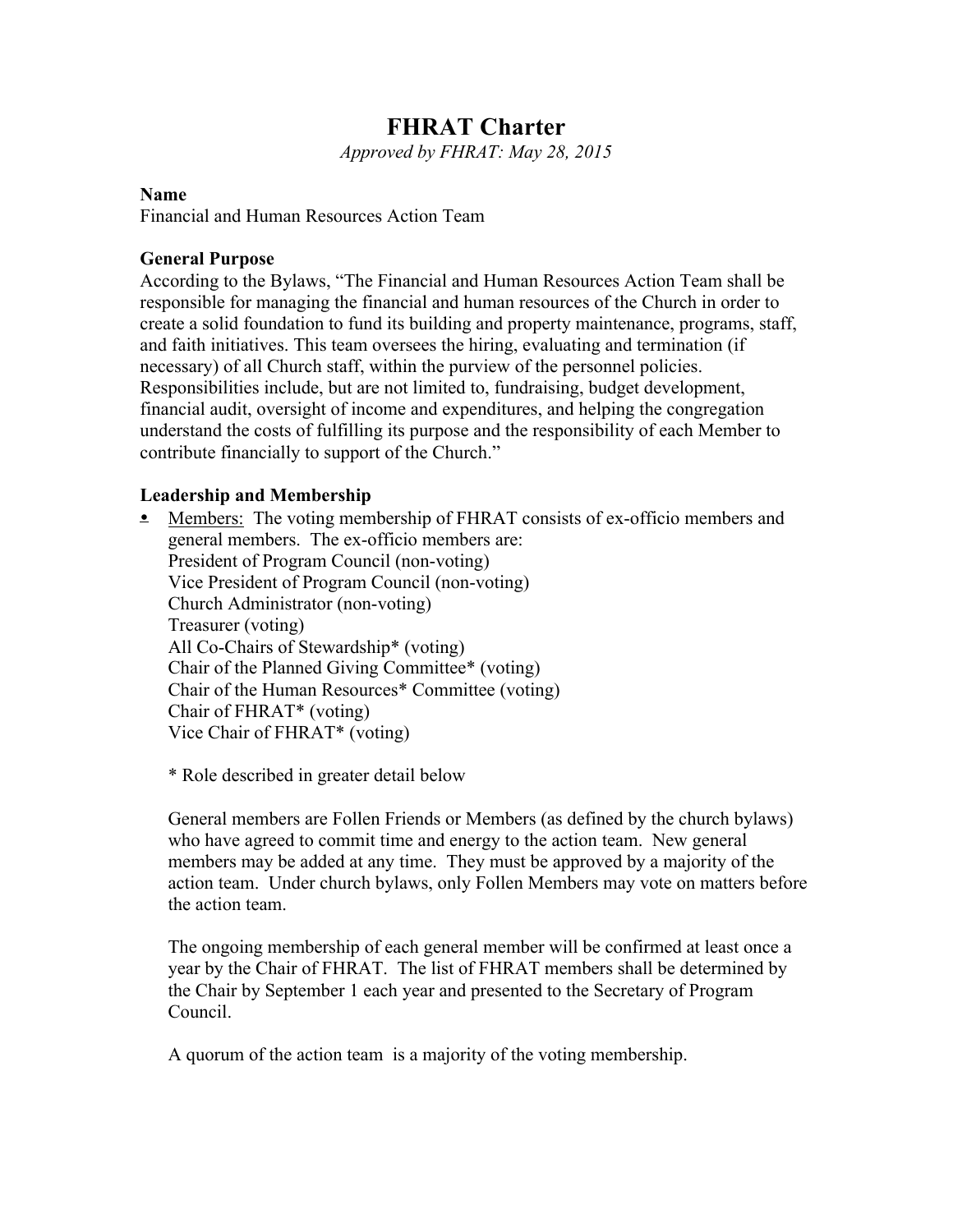- Action Team Representative for FHRAT to Program Council serves as a voting member of Program Council, and will represent and support the advice and recommendations of FHRAT to the Program Council. The Representative is nominated through election by FHRAT in March/April, and is elected by the congregation at the Annual Meeting.
- Chair is elected by FHRAT and may or may not also serve as the Action Team Representative. If Action Team Representative and Chair are held by different people, the Chair may substitute for the Action Team Representative as needed.
- Vice-Chair is an optional post designed to support the Chair and is a presumptive successor to the Chair. The Vice-Chair may substitute for the Action Team Representative as needed. The Vice-Chair is nominated by the Chair and elected by FHRAT.
- HR Chair directs and coordinates HR procedures and activity, making recommendations and reporting to FHRAT as appropriate. The HR Chair is selected by the HR team in consultation with the Chair and Vice-Chair of FHRAT.
- Stewardship Chair directs and coordinates the activities of the Stewardship team, making recommendations and reporting to FHRAT as appropriate. The previous Stewardship Chair and the successor to the current Stewardship Chair may also serve as Stewardship co-Chairs, providing guidance and support to the existing Chair, as well as facilitating leadership continuity. The Stewardship Chair is selected by the Stewardship team in consultation with the Chair and Vice-Chair of FHRAT.
- Planned Giving Chair directs and coordinates the activities of the Planned Giving Committee to promote planned giving to Follen. The Planned Giving Chair is selected by the Planned Giving Committee in consultation with the Chair and Vice-Chair of FHRAT.

### **FHRAT Chair Responsibilities**

- Work effectively with the Action Team Representative (if a different person) and the Vice-Chair (if that role is filled) to fulfill FHRAT's role as an action team and on the Program Council.
- Hold the action team accountable to its charter, subject to direction from Program Council
- As appropriate, represent and support the advice and recommendations of FHRAT to the Parish Board.
- Communicate with action team members and professional staff regarding action team business and assigned tasks
- Schedule action team meetings and arrange for meeting locations
- Create the meeting agenda with input from action team members, Program Council and professional staff.
- Review (with the Vice-Chair) draft minutes, providing edits as appropriate for presentation at a subsequent meeting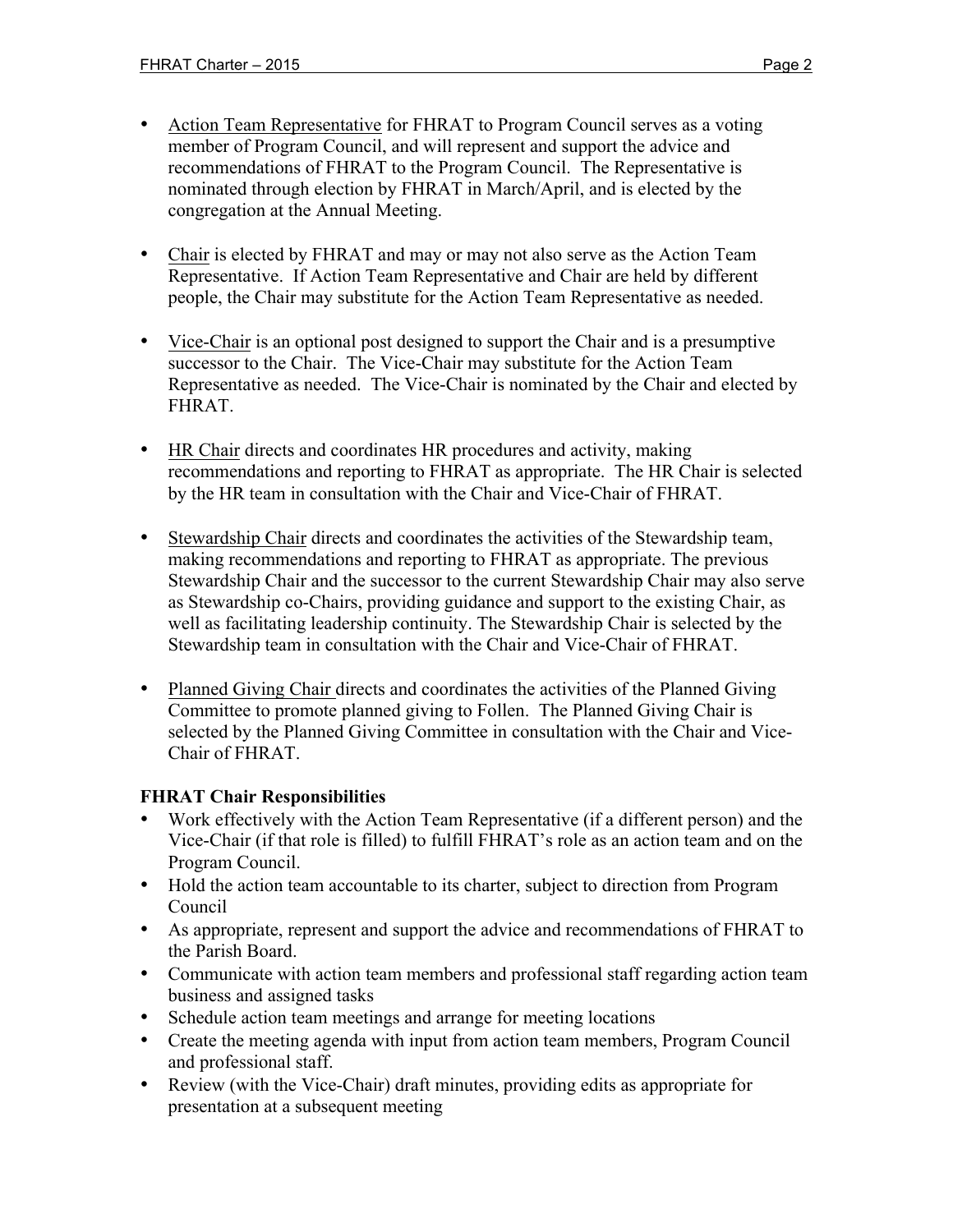- Facilitate action team meetings, working to assure an appropriate blend of task and process, modeling good listening and respectful interaction, and help clarify and summarize the discussion and decisions made. Make sure all voices are heard in meetings. Start and end meetings on time.
- Monitor group membership and participation to encourage inclusion of a range of points of viewpoints in the budgeting process.
- Delegate some of the above responsibilities to action team members to encourage participation and to train new leaders.

### **Relationship to Employees**

- FHRAT and its subsidiary teams work closely with the Church Administrator on many issues
- The Church Administrator is responsible for developing an initial budget draft and for incorporating changes to subsequent drafts
- The HR team is responsible for monitoring staff reviews to assure that they are carried out in proper and timely fashion and are recorded in the employee's personnel file.
- The Parish Minister provides an important perspective on all personnel matters.
- The Parish Minister plays an important role in the development and execution of fund-raising activities, including the annual fund drive, planned giving, and capital campaigns.

### **Specific Duties of FHRAT:**

*Overall*

- Integrate the related operations of financial management, human resources and stewardship to support the best interests of the church.
- Meet regularly (usually monthly during the church year). Special meetings may be called as necessary.
- Report regularly to the Program Council and PC leadership in written form and at PC meetings.
- Take appropriate, autonomous actions within policy and budget.
- Communicate with and seek input from leadership and from the congregation regarding financial, HR and stewardship issues as appropriate.
- Recommend to Program Council appropriate financial metrics and goals to help set short- and long-term church objectives.
- Coordinate with Stewardship to set appropriate financial goals for the annual fund drive.
- Assess fundraising proposals that fall outside the activities associated with the annual fund drive and budgeted fund-raisers to determine whether these activities: 1) are consistent with fundraising policy, and 2) will not compromise the ability to lead an effective fund drive. Approval of FHRAT (or the FHRAT chair and minister) is required for these activities.
- FHRAT is technically responsible for three major, budgeted fund-raisers at Follen: the East Village Fair, Christmas Tree sales and the Goods and Services Auction. These typically require little or no direct involvement of FHRAT. Each of these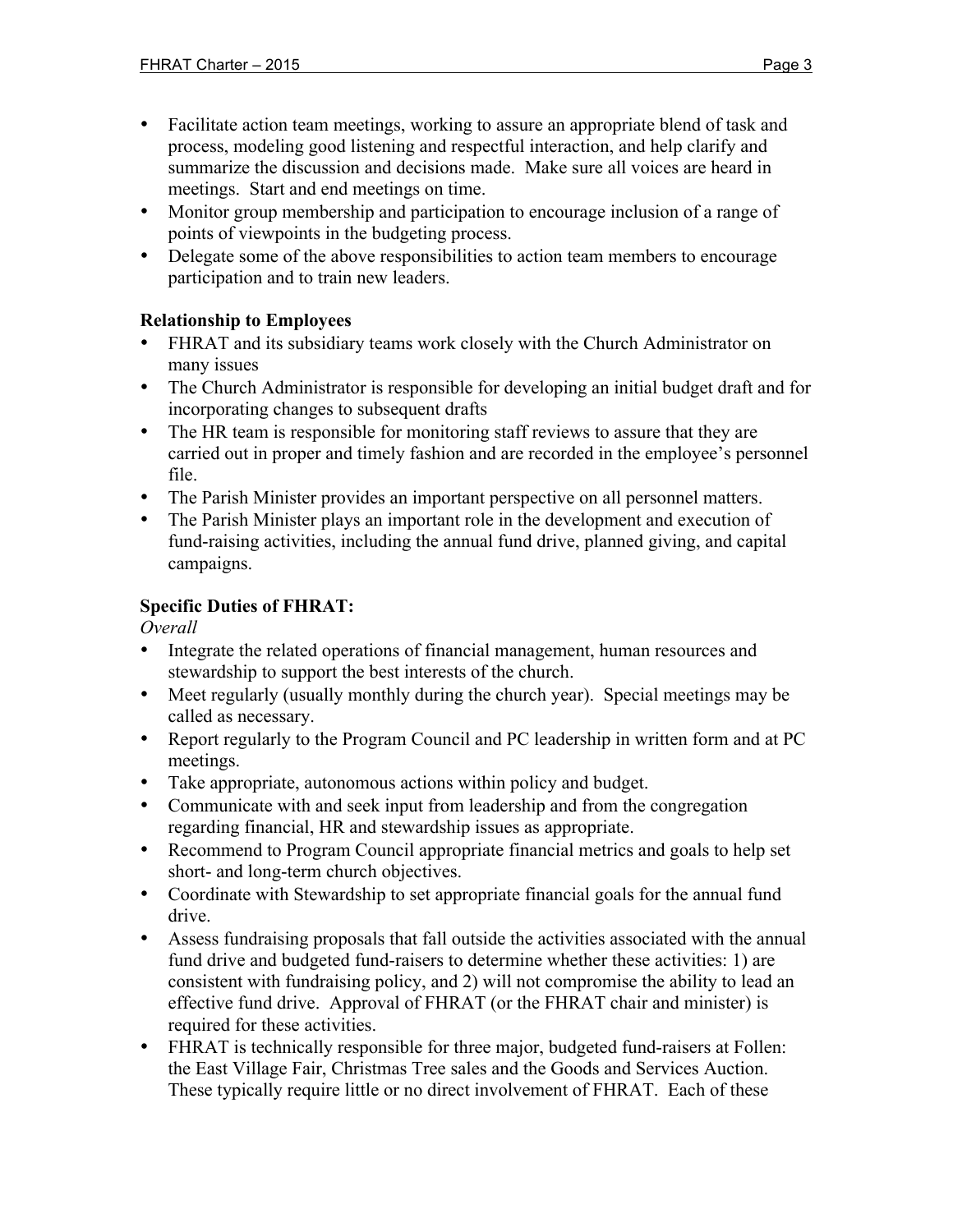groups is developing or will develop a handbook of operations to promote continuity from year to year. These are incorporated by reference in this charter.

FHRAT activities are organized into several subteams ( Finance Team, HR Committee, Stewardship Committee, Planned Giving Committee, Capital Campaign Committee), whose duties and relationship to FHRAT are explained below.

# *Finance Team*

### **General Purpose**

To manage the financial affairs of Follen effectively to employ the financial resources to achieve the goals of the church, recommending to Program Council such financial actions as are appropriate.

### **Leadership and Membership**

The FHRAT chair serves as chair of the finance team. All members of FHRAT are members of the finance team.

### **Specific Duties**

*Financial Controls and Auditing*

- With the Church Administrator and Treasurer, assure that appropriate controls and procedures are in place for receipt and disbursement of funds.
- With the Church Administrator and the Auditor, monitor compliance to these procedures.
- With the Church Administrator, assure that the payroll and payroll taxes follow the proper procedures.
- With the Church Administrator and the Treasurer, review on a regular basis the current and projected financial status of the church, and any significant variations from budget, in either revenue or expenses.
- In years in which an endowment contribution was budgeted as revenue, make the determination prior to closing books on a fiscal year as to whether to draw on the endowment funds in whole, in part, or not at all. This determination will be made in consultation with the Treasurer and the Church Administrator.

### *Financial Planning*

- Advise the Program Council on the financial implications of decisions which are under consideration.
- Monitor the receipts and expenses of the Church during the year, to make sure that we are aware of any budget shortfalls, and form a plan to correct any major shortfalls that do occur.
- With the Church Administrator and the Treasurer, monitor all financial resources of the church, except for the endowment funds managed by the Trustees, and take or recommend to Program Council appropriate actions to make the most effective and efficient use of those resources.
- Anticipate, where possible, such future developments as may have a financial impact on Follen's financial situation. Recommend actions to address these.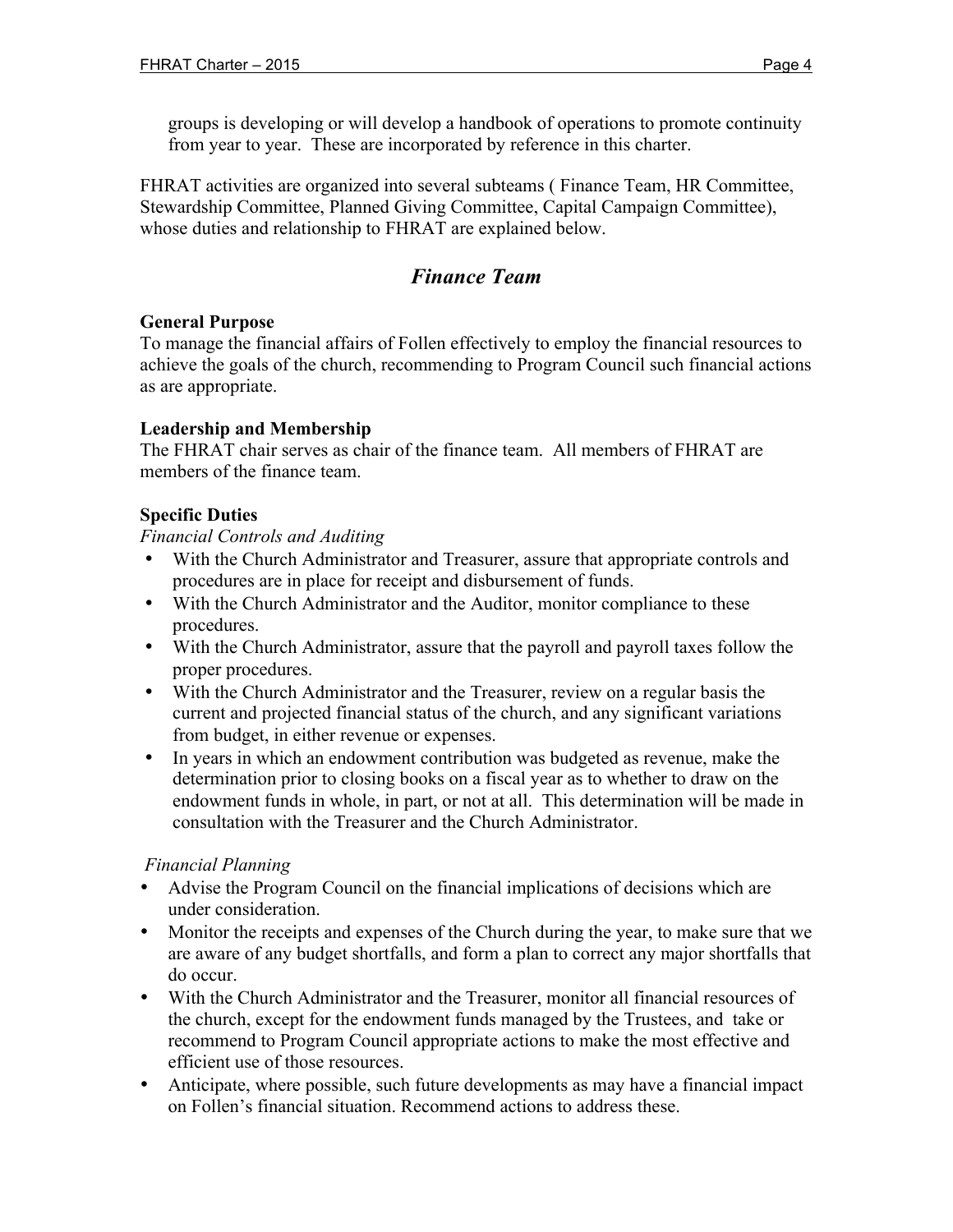### *Budget*

- Have primary responsibility for the annual budgeting process of the church.
- Work with action teams and Program Council to collect all budget requests, for development of an initial budget by the Church Administrator.
- Work with the HR team to develop proposed salaries for the staff and to ascertain the budget impact of any proposed changes in staff benefits.
- Seek the widest possible input from the congregation in the budgeting process
- Prepare a recommended budget for approval by Program Council making revisions as needed.
- Report appropriately to Program Council on the budgeting process.
- Present the annual budget for final approval by the congregation at the Annual Meeting

# *HR Committee*

### **General Purpose**

The Human Resources Committee serves as a liaison between church members and church employees to assure: fair and equitable hiring, compensation and treatment of employees; compliance with all legal requirements; and consulting with supervisors on employee relations.

### **Leadership and Membership**

The HR team, in consultation with the chair of FHRAT, chooses a Human Resources Chair, who is responsible for recruiting and retaining members on the committee.

### **Specific Duties**

- Maintain up-to-date job descriptions for all salaried personnel.
- Maintain a comprehensive, fair benefits package for church employees.
- Serve as a forum where lay leaders and staff people may voice needs and concerns about personnel matters.
- Provide input and guidance to FHRAT for annual salary and benefits recommendations to the Program Council.
- Provide support to the hiring supervisor in the selection and hiring process for filling vacant or new staff positions.
- Assist in employee grievance and discipline procedures, as provided by the Church's Personnel Handbook or as called on by the Program Council.
- Conduct or delegate exit interviews on all terminating employees to keep informed on the work environment.
- The HR Committee reports to FHRAT. The chair regularly attends its meetings and participates in its activities.
- HR Committee submits an annual report of accomplishments and activities in support of the duties and goals.

### **Relationship to Employees**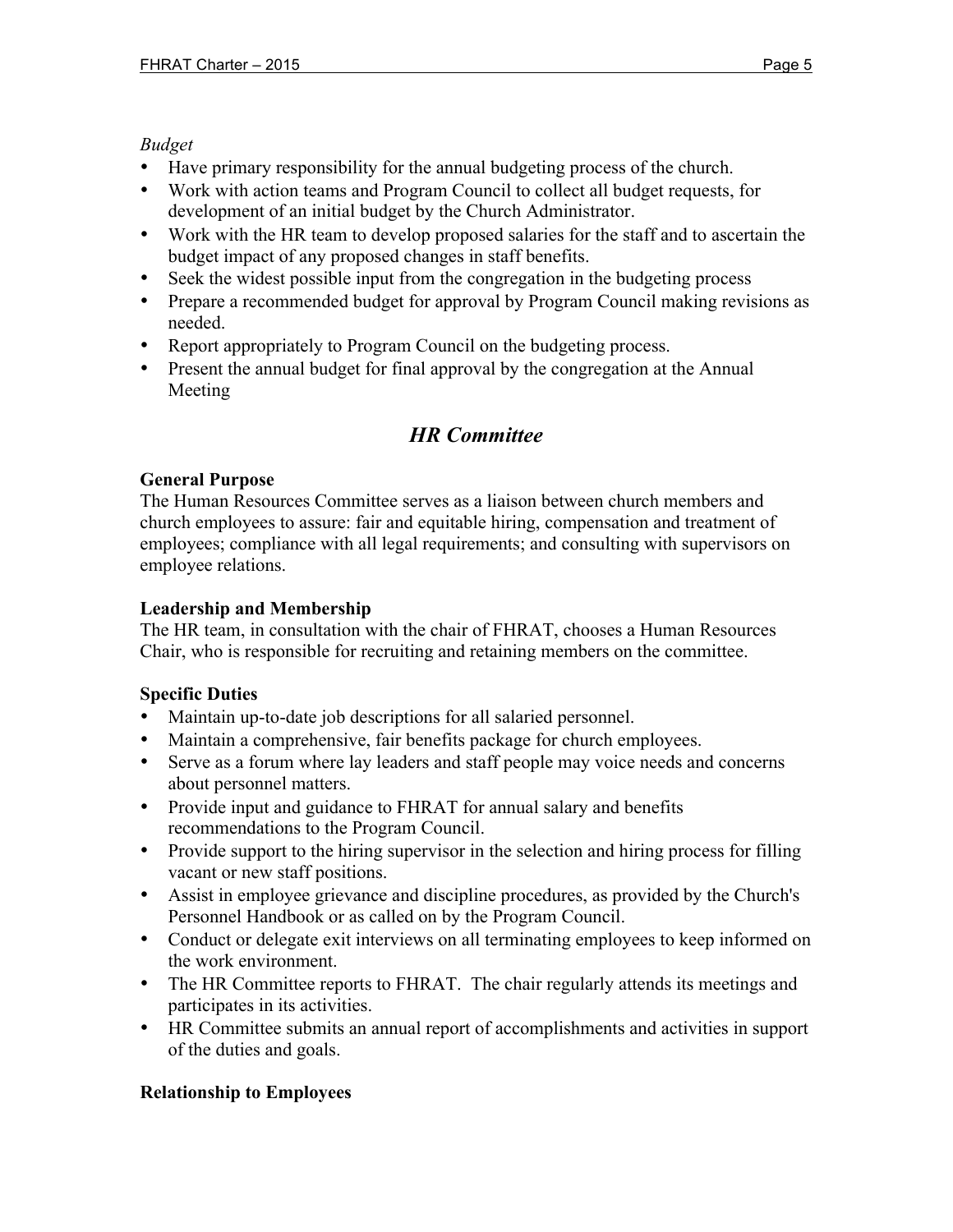- The HR Committee both advocates for staff and represents the Church and its leaders to achieve a fair and balanced relationship.
- The minister and full-time staff members act as supervisors of other staff and carry out the human resources policies and procedures as outlined in the Personnel Policy Handbook.
- The HR Committee is directly involved in the hiring of new staff, the resolving of employee relations issues, the termination of current staff and other activities that involve the staff.

## *Stewardship Committee*

### **General Purpose**

The primary role of the Stewardship Team is to ensure an effective annual fund drive, in so doing to provide essential funds for the operation of the church.

### **Leadership and Membership**

See Page 1. The Stewardship chairs are responsible for recruiting and retaining the members of the committee, including potential future chairs

**Specific Duties** vary from year to year, but responsibilities typically include:

- Recruiting fund drive stewards and captains
- Recruiting, training, and providing ongoing support to individuals within the congregation who volunteer to assist in the collection of pledges from congregants
- Ensuring that the objectives for the drive, ultimately set by the Program Council and the goals of the various action teams, are effectively communicated to the congregation
- Identifying and articulating an overall theme for the fund drive
- Creating and disseminating materials in support of the drive (e.g.—pledge forms, fundraising brochure, overview of church finances)
- Recruiting Follen members to give personal points and other presentations to support the drive
- Sponsoring a Fellowship dinner to kick off the annual drive
- Conducting a Stewardship Sunday service, the goal of which is to help connect the fund drive to the broader mission of the church and the individual responsibility of congregants to provide financial support to this mission
- Providing periodic projections (to both FHRAT and Program Council) throughout the annual fund drive regarding expected pledge totals to assist in the annual budgeting process
- Providing a final estimate for the pledge total to incorporate into the final budget recommendation to Program Council
- Periodically undertaking a review of the stewardship process to assure that it is in keeping with the best current thinking and the sensibilities of the congregation.
- The Stewardship Committee reports to FHRAT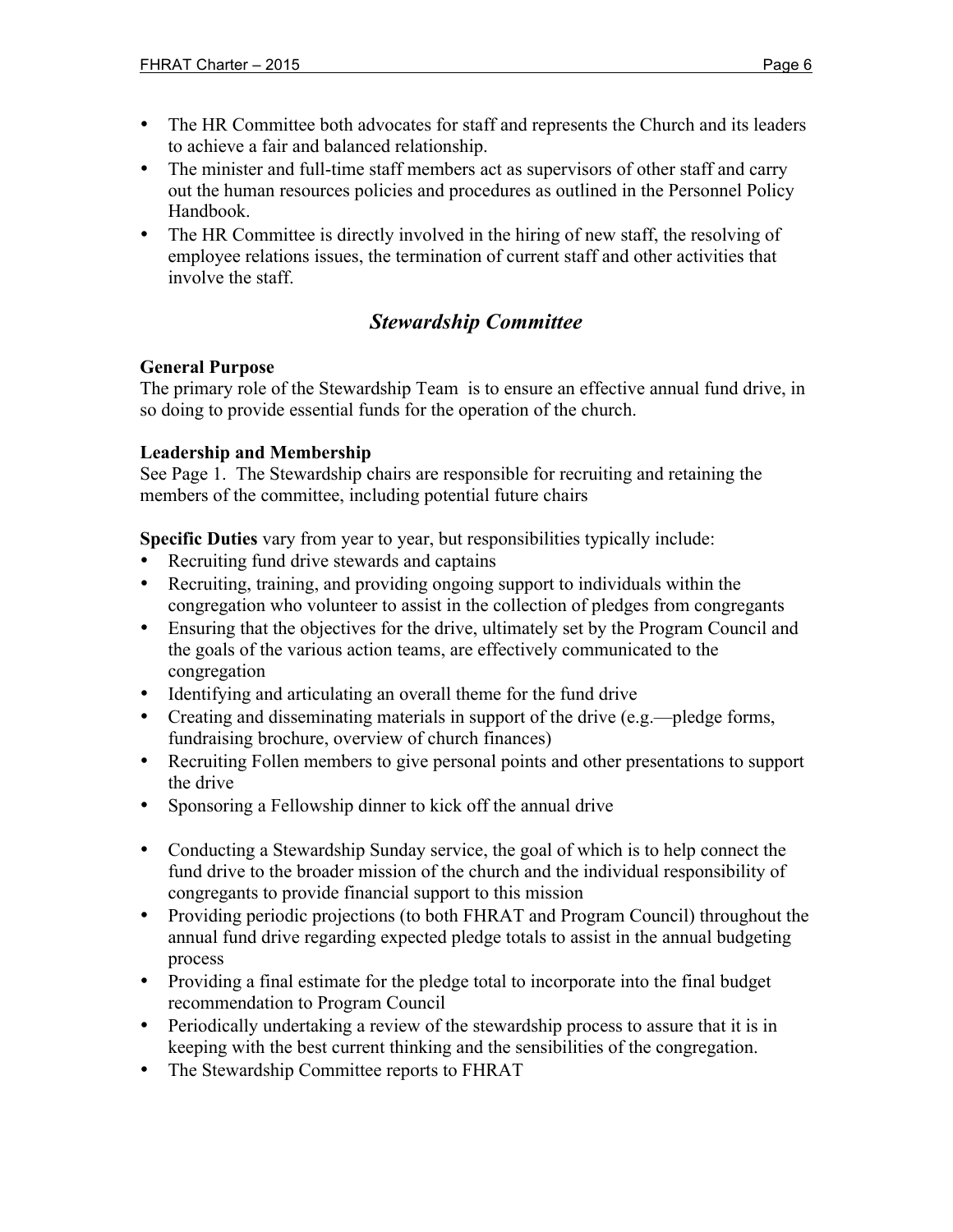• Stewardship Committee submits an annual report of accomplishments and activities in support of the duties and goals.

# *Planned Giving Committee*

#### **General Purpose**

To promote planned giving to Follen and to recognize, through the actions of the Legacy Society, those who have done so to date.

#### **Leadership and Membership**

The Planned Giving chair oversees the activities of the Planned Giving Committee to foster and facilitate planned giving at Follen.

**Specific Duties** vary from year to year, but responsibilities typically include:

- Organizing an annual dinner for Legacy Society members
- Developing and updating materials, printed and electronic, to support the program, that include a clear and compelling case for the importance of planned giving as it relates to enabling the church mission
- Providing potential donors information and access to resources useful in planning and making testamentary gifts.
- Organizing and executing an effective communications program to bring planned giving to the attention of Follen members and friends.
- Coordinating with the annual fund drive to take appropriate advantage of the annual outreach program.

# *Capital Campaign Committee*

#### **General Purpose**

The impetus for a capital campaign should come from a long-term planning process, such as the development of the long-term plan. If appropriately large and compelling needs exist and an appropriate time has elapsed since the last capital campaign (typically eight to ten years), the Parish Board can request that Program Council establish a Capital Campaign Exploratory Committee. This committee will be responsible for assessing the consensus on specific projects and the receptivity of the congregation to a capital campaign. If the indications are positive, this exploratory committee can recommend to Program Council that a Capital Campaign be undertaken. If Program Council decides to proceed, a Capital Campaign Committee is formed, the role of which will be to ensure robust planning, execution and follow-up to a capital campaign.

For more details on this process and important contextual elements gleaned from past experiences at Follen, see Appendix 1.

#### **Leadership and Membership**

The Capital Campaign Chair(s) are selected by the Chair of FHRAT and the Program Council President in consultation with the Stewardship Chair, the Chair of the Parish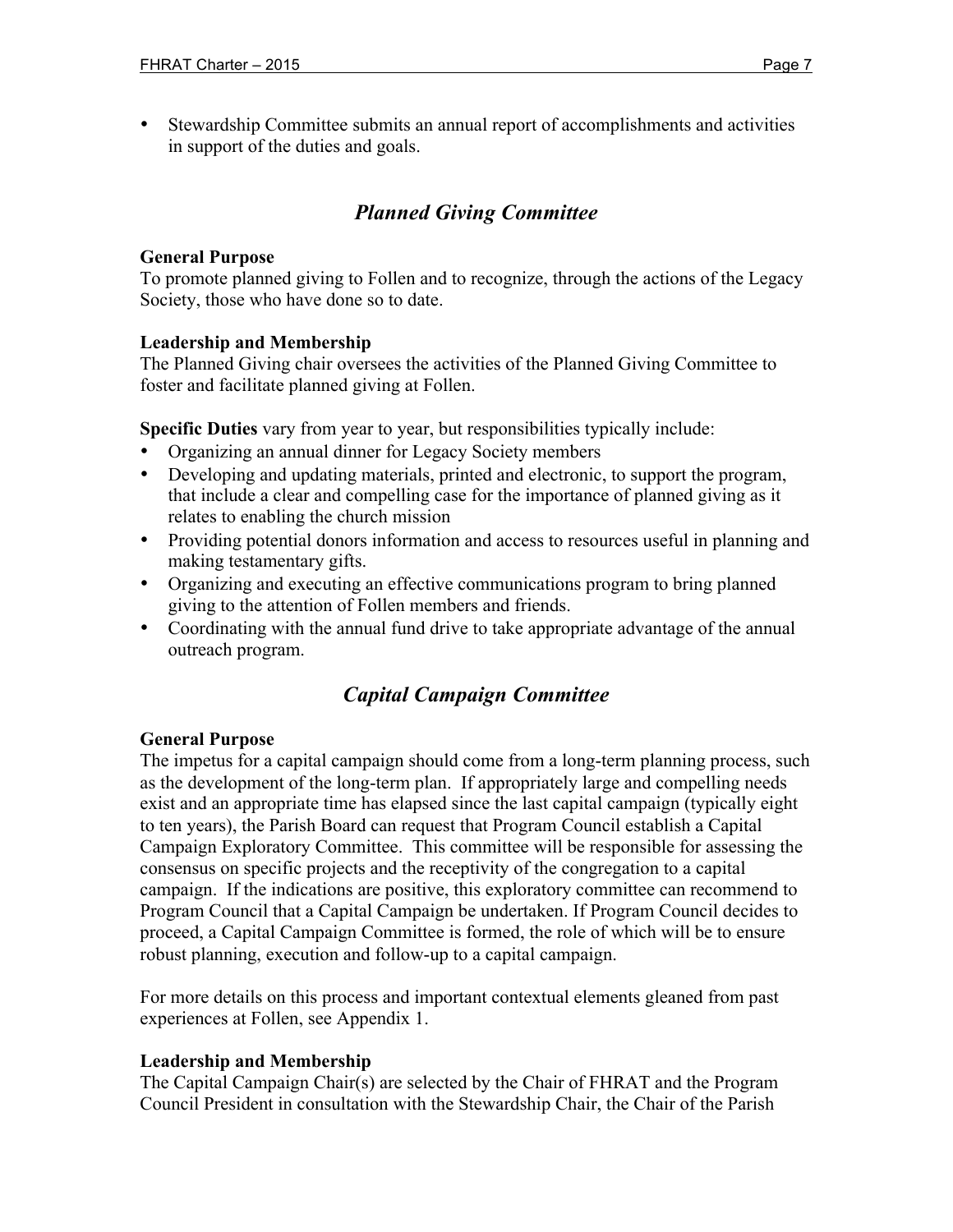Board, and the Parish Minister. The Capital Campaign Chair(s), with the assistance of the FHRAT Chair and the Program Council President, recruits a capital campaign committee to plan, oversee, and carry out the capital campaign. The committee should include a representative (possibly the chair) of the B&GAT and a representative from the fund drive.

**Specific Duties** of the chair and committee very much follow those elements enumerated for the Annual Fund Drive, which appears above, with several additions:

- Organizing and executing an individual assessment process to determine the "ask" range for at least the top 20% (in terms of giving capacity) of the donor prospects;
- Determining a policy regarding donor recognition and "naming" opportunities;
- Developing a specific, prioritized set of uses for the proceeds of a capital campaign, with estimated costs for each: the "case".
- Setting financial goals for the campaign;
- Integrating campaign-related activities with the annual fund drive and planned-giving efforts;
- Organizing, scheduling, and overseeing the judicious application of funds to accomplish the goals for which the funds were raised—and reporting on the same to the congregation.

### **[END]**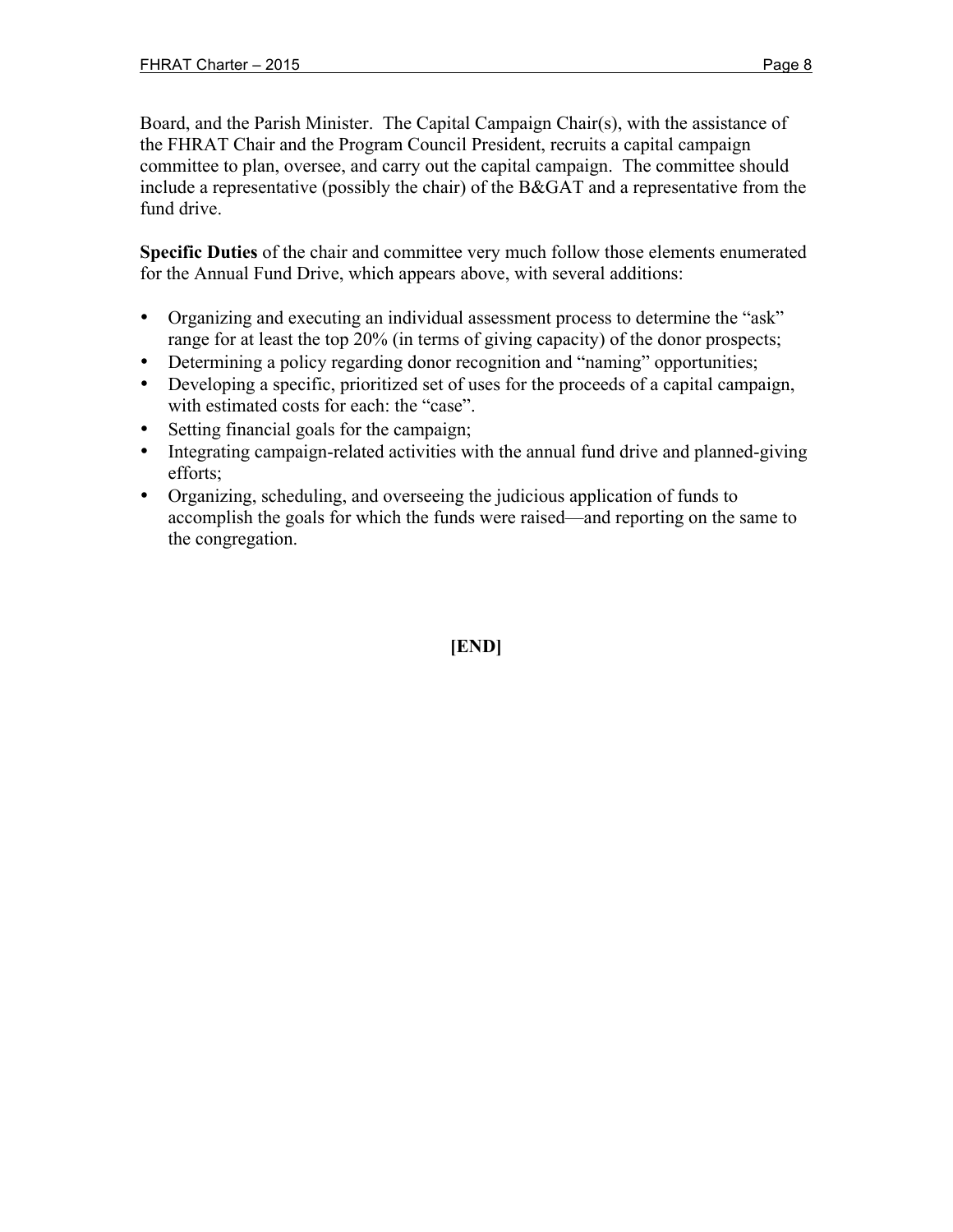#### **Appendix 1 Important Context to Enable a Successful Capital Campaign**

Follen Church lives not by its operating funds alone. Despite the fact that FHRAT and the congregation in general have been diligent in annually budgeting monies for a continuing "sinking fund" to pay for the Church's occasional major repairs and maintenance, opportunities periodically arise to do more, sometimes much more.

Twice in the past generation such opportunities were sparked by the vision and initiative of a small group of parishioners who recognized that an inadequate physical plant limited our ability to do more—more within the Church and more in the broader community. This gave rise (literally) to the second floor over the community center, to the elevator and lift system, to the renovation of what is now the Marshman Center, to infrastructure improvements, to new carpeting, new painting, and a new organ, among other things.

So the notion that "it's time for a capital campaign" springs not primarily from a series of successful annual fund-raising campaigns. Rather, at its base should be a growing consensus that the Church's collective vision is limited by elements that could be addressed, at least in part, by significantly greater financial resources. It is important to note that these resources typically would not be subject to annual replenishment or supplements from the operating accounts except as, for example, additional floor space would require increased routine maintenance and utilities expense.

Axiomatic among professional fund-raisers is that "bricks and mortar" is a much easier "raise" than paying off debt. Follen has done both successfully, but the campaign to pay off the mortgage was wrapped nicely within a package that included substantial improvements in the habitability and appearance of the Church. Capital campaign donors usually like to see at least some *tangible* results from their gifts.

There is some validity, however, to the idea that a series of successful annual fund drives can drive the timing of a capital campaign. Church members, as well as donors to other causes, tend to be guided by their own giving history in deciding how much to contribute in successive years. A capital campaign can encourage them to "step up" to a new level of annual giving.

A convenient rule of thumb in the fund-raising business is that a well-conceived capital campaign which captures the interest of a significant majority of the member base should be able to raise three times the annual giving total, with payments spread over three years. This, then, requires on average that donors will increase their total annual giving to the institution by a third during that time. While this may mean that the Church has to budget for only modest increases in annual giving while people are paying down their capital campaign pledges, most often post-capital campaign giving levels more than make up for this.

To an extent greater than with most other activities of the Church, the vision leading to the need has to be vetted broadly in the congregation. People have to "get on board."